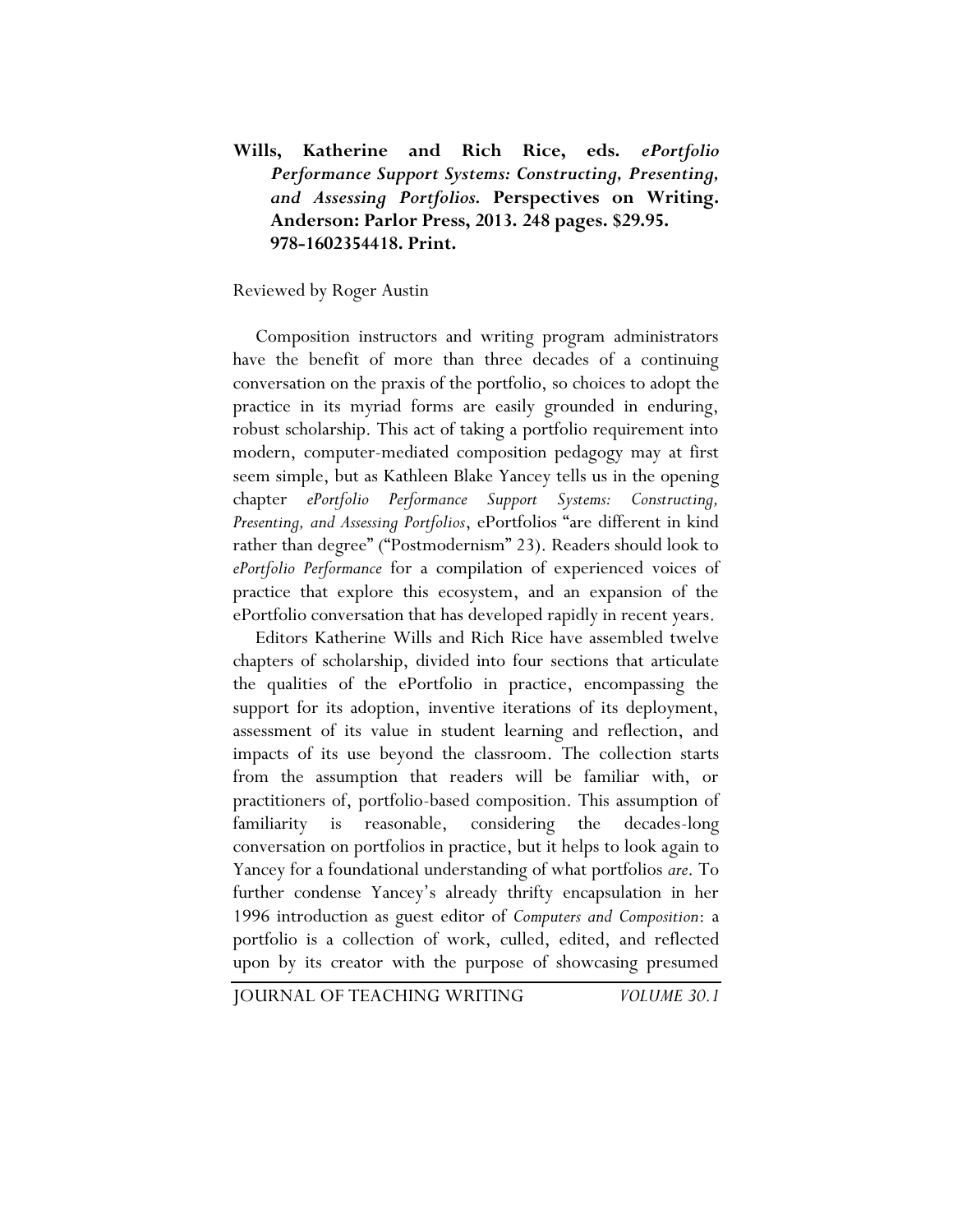growth in the creator's abilities, as well as what that creator holds in esteem about that work; portfolios are versatile evaluative devices that are contextually sensitive to diversity, among both creators and their content (130). Portfolios, when used effectively, represent an instructor's best hope of focusing writers on growth before grades, and for keeping that same instructor focused on growth when grading.

It is no coincidence, then, that *ePortfolio Performance* opens with a chapter of Yancey's attention to the potential of ePortfolios, benefiting immediately from the years of expertise as one of the most notable voices on portfolios in practice. Because the strengths of a traditional portfolio system are now well known, Yancey's "Postmodernism, Palimpsest, and Portfolios: Theoretical Issues in the Representation of Student Work" sets the inquisitive, enthusiastic tone for ePortfolios that the rest of *ePortfolio Performance* will fit neatly within. Yancey's contribution is well suited to take point on ePortfolios, offering a broad view of the topic. Her inquiry here is focused on contextual understanding of a portfolio through its *palimpsest* – how edited work still bears traces of its previous incarnations. Yancey contends that until relatively recently, written argument has been the dominant communicative mode, having pushed aside oratory in prominence. In a written, static portfolio, palimpsest was accessible chronologically, depending on the amount of pre-existing work to compare with submitted versions, but the rhetorical flexibility afforded to creators was meager (20). The format of the truly creator-guided ePortfolio allows for unique contextualization experience if the creator takes advantage of the inventive potential of web-based ePortfolios. Navigation within the ePortfolio content is recursive in "Web sensible" formats, and allows the creator complete control over contextualization; content can either be rigidly structured to guide a user on a predetermined path of inquiry, or it can also be recursively navigable, allowing the user to form his or her own conclusions depending on the path individually chosen (22).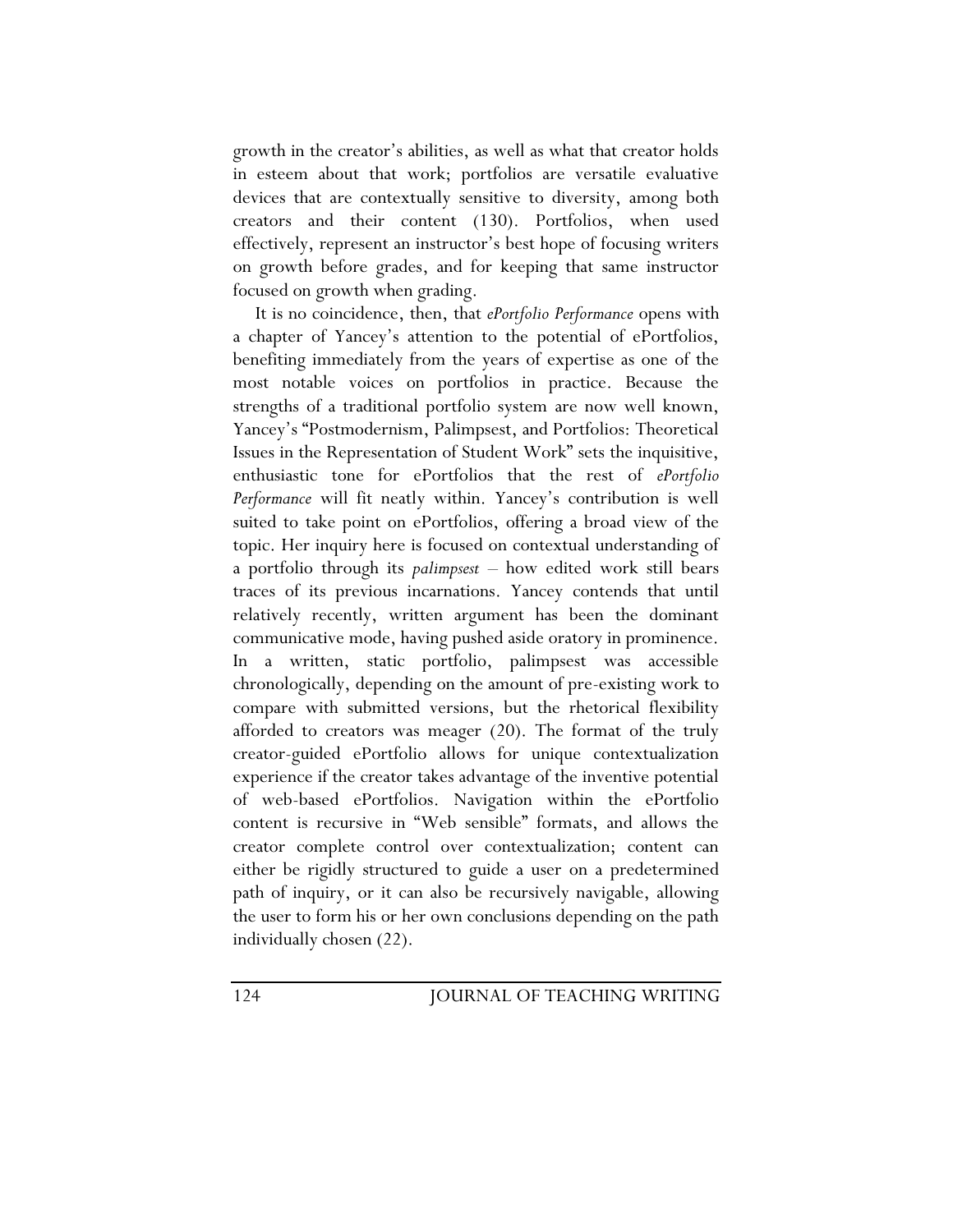But Yancey astutely zeros in on the greatest potential of ePortfolios: non-permanence. When a portfolio is printed and handed in, it is frozen in time and quickly loses relevance to its creator, who continues to develop demonstrable skill and expand relevant literacies that are not suitably represented in this single snapshot. An ePortfolio is a dynamic document that is as current and representative of the creator as he or she chooses to make it, and this inherent potential excites Yancey:

Identity is itself a composition. The relationship between identity and the digital portfolio is reciprocal, hence the importance of both print and digital. Enabling different arrangements, they permit different inventions, invite different representations. We understand fairly well the value of the one, print, but we are only beginning to chart the potential of the digital. (31)

Thus, Yancey leaves the reader primed for the rest of *ePortfolio Performance*, having clearly marked the trailheads where the authors yet to come will cut wider paths.

This connection between the broader context of ePortfolios in theory and narrower target of ePortfolios in practice stands as the key strength of *ePortfolio Performance*. A reader coming to this text—not as a novice to portfolios in general, but perhaps unclear on the distinct differences of ePortfolios—will benefit from the articulation the text offers. Yancey's "Postmodernism" is the jab in a 1-2 combo, with the follow-up connecting in the form of highly developed examinations of what ePortfolios look like in practice. This examination offers generous lessons in the benefits of ePortfolios, and as such, will be an intriguing read for instructors and administrators alike.

The second section of the collection, "Constructing the Bridge," is especially relevant to programs sending forth graduates into the hypercompetitive employment market. The scholarship in these three chapters details the benefits of requiring externally accessible ePortfolios for students who will soon be graduating.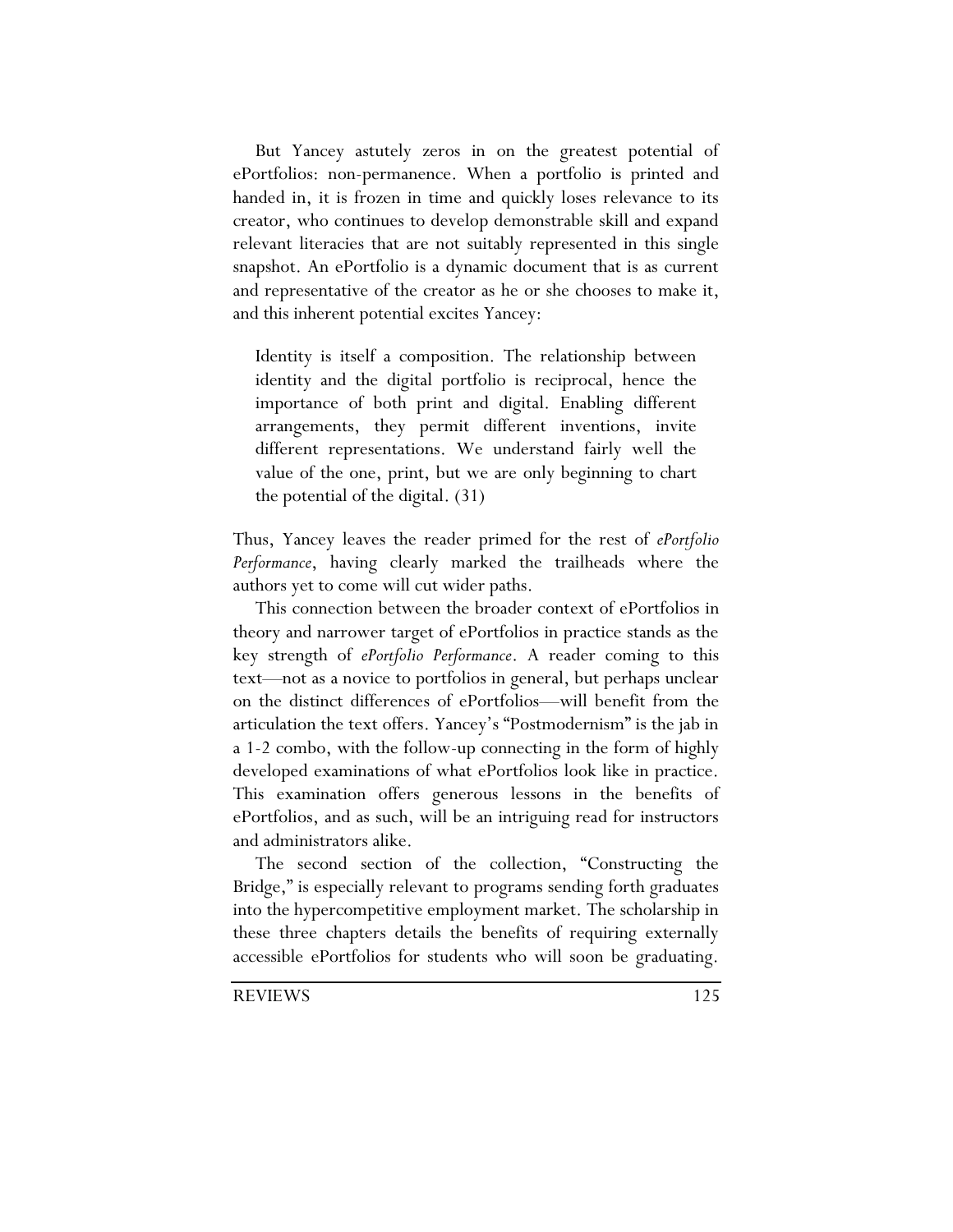These students can provide links to the finished portfolios to potential employers during interviews and on application materials and are quick to embrace this potential. For example, long time advocates of electronic portfolios Karen Ramsay Johnson and Susan Kahn use a capstone portfolio for Indiana University Purdue University at Indianapolis' students, who

are easily able to envision a potential employer visiting their webfolios; many students say that they expect to maintain and update their webfolios regularly…and [the portfolio] provides students, professors, and other site visitors with a highly individualized, immediately engaging, and visually exciting representation of student work and reflection. (98)

In addition to the display of work produced during a student's college career, these ePortfolios provide employers a considered, contextualized reflection of students' creations and revision processes far better than résumés can, giving students a chance to stand ahead of their peers in the candidate pool. Two more chapters join Johnson and Kahn to promote the workplace "bridging" benefits of ePortfolios: Barbara D'Angelo and Barry Maid's "ePorts: Making the Passage from Academics to Workplace," and Karen Bonsignore's "Career ePortfolios: Recognizing and Promoting Employable Skills." This trio of articles articulates the value of ePortfolios as displaying students' mastery of employer-desired skillsets and contextualizes these benefits with students' own reflections on their ePortfolios' utility.

In an excellent balance to theoretical *whys* of ePortfolio adoption, *ePortfolio Performance* also presents valuable answers to *how*; readers looking for current and engaging ways to introduce an ePortfolio requirement will find an appealing suggestion from Lauren Klein, director of the portfolio program at City University of New York Macaulay Honors College. Klein proposes adding a social component by situating portfolios on student blogs, encouraging better engagement with communities of discourse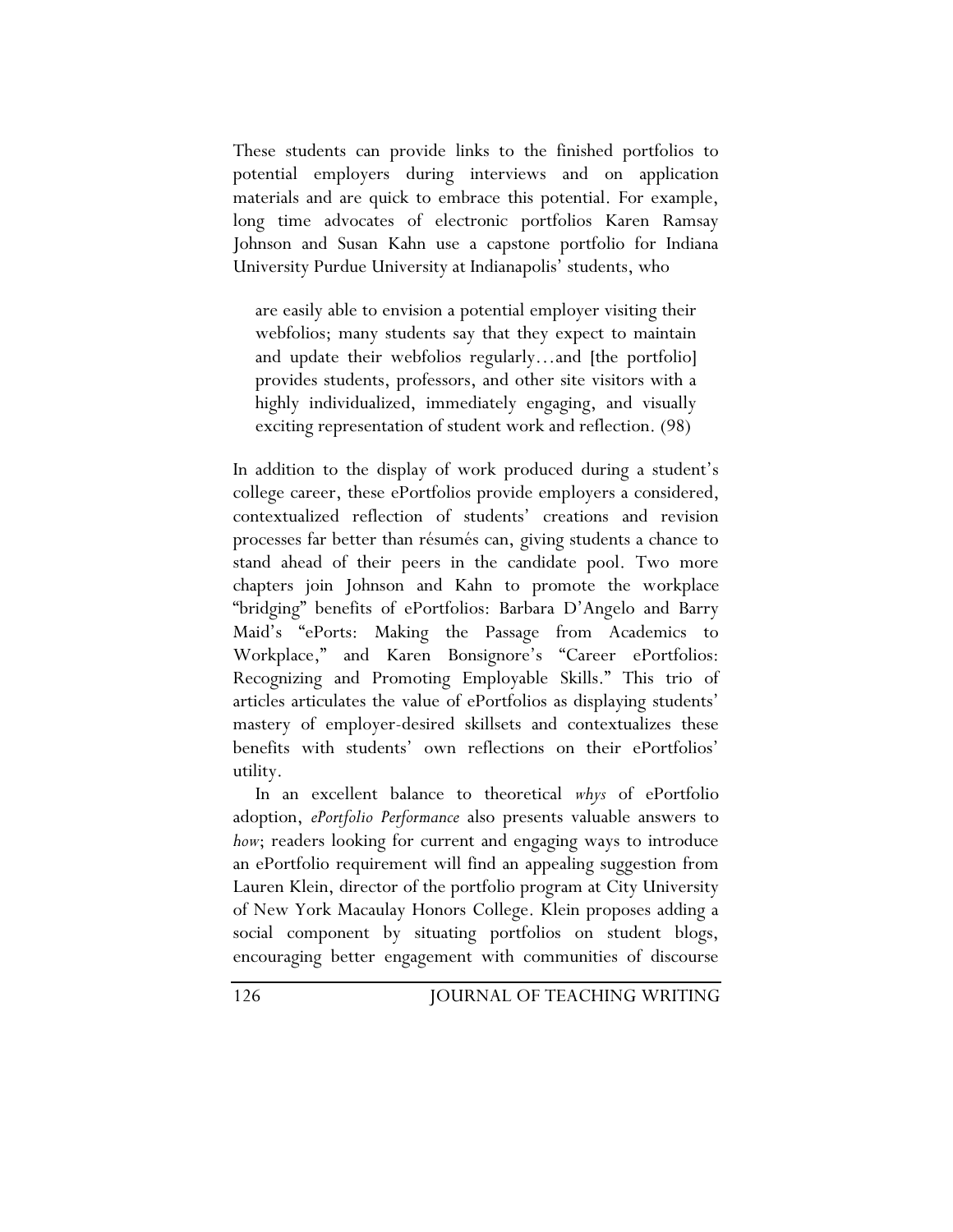relevant to their chosen fields and more performance-minded content choices. Klein notes that by making portfolios publically accessible, students may be presented with the invigorating challenge of having an unexpected visit from an outsider, which will inspire them to see their work as it is viewed by ever-broader audiences. Perhaps unsurprisingly, Klein also falls into step with the "Bridge" section authors, invoking these public conversations on student compositions as appealing to prospective employers: "This content in turn may provide potential employers with evidence of students' analytical ability, intellectual leadership, and capacity for creativity, productivity, and growth" (67). As with the highly-developed topic of workplace readiness above, Klein's contribution expands in the form of Geoffrey Middlebrook and Jerry Chih-Yuan Sun's "Showcase Hybridity: A Role for Blogfolios," albeit four chapters apart.

That gap between "blogfolio" chapters, when taken with the "Constructing the Bridge" section of the collection, represents one of the few weaknesses of *ePortfolio Performance*: an inconsistently unified narrative. The strength of constructing an entire section of the book–three chapters in a row–around so similar an application of ePortfolios is that readers enjoy a sustained, multi-faceted examination of a single, narrow subtopic. After learning so much about one application, readers are invested in the perceived value of fewer topics explored in depth. The blogs-as-ePortfolio application gets similar development, although its two constituent chapters do not appear contiguously. The result of these developed themes is that the first half of *ePortfolio Performance* seems more interconnected and congruous than the second. While all chapters offer insight on ePortfolios in practice that are equally substantive and valuable, the lapse of topic continuity may be tangible and distracting to the reader.

Yet the final chapters of *ePortfolio Performance* do add a different asset to the collection by showcasing the breadth of topical reach into which the ePortfolio conversation extends. These chapters include diverse offerings: accessibility design of ePortfolios for disabled users (Oswal); perceptions of value regarding community